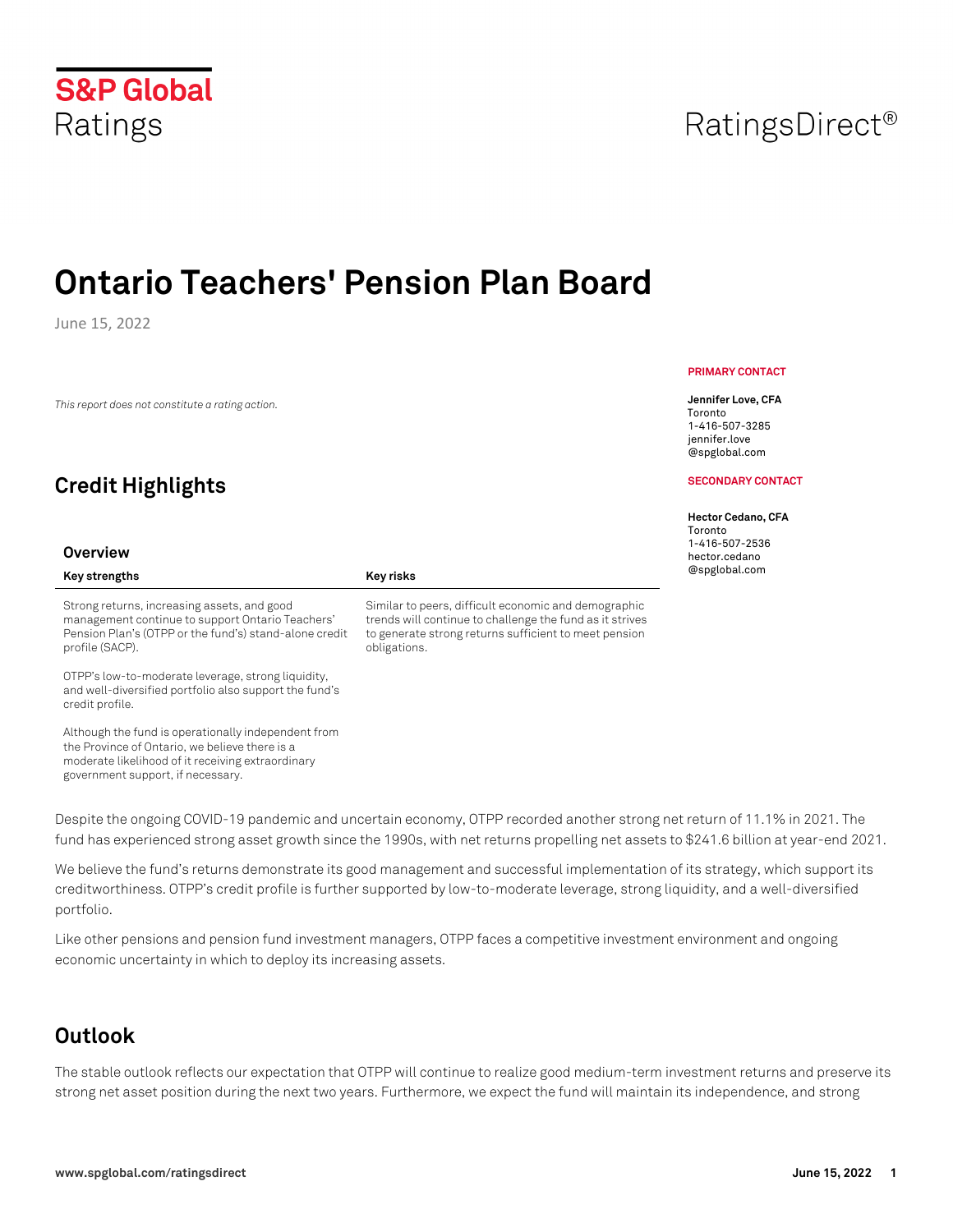#### **Ontario Teachers' Pension Plan Board**

financial management and risk management systems. We do not expect any change in the relationship or level of support between OTPP and its sponsors.

#### **Downside scenario**

We could lower the ratings if we saw evidence of a material increase in risk appetite or erosion in the performance of risk management systems. This could include large investment losses, an increase in total liabilities relative to total assets exceeding 50%, a marked decline in liquid unencumbered assets relative to liabilities, or a sharp erosion of the plan's funded status. In addition, because we cap the ratings on OTPP at one rating category above those on its sponsor, a downgrade on the Province of Ontario would lead to a similar action on the fund. As well, we could equalize the ratings on the fund with those on Ontario if we saw evidence of increased provincial involvement (causing us to revise OTPP's link with the province to very strong) or negative provincial interference. We consider these scenarios unlikely during our two-year outlook horizon.

### **Upside scenario**

We could raise our ratings on OTPP if we raised our rating on Ontario.

## **Rationale**

The ratings on OTPP reflect the fund's SACP, which S&P Global Ratings assesses at 'aa+'. The ratings also reflect our opinion of a moderate likelihood that the Ontario government would provide extraordinary support in the event of financial distress. The SACP on OTPP reflects our assessment of the fund's strong financial and operating performance, strong fund management that includes a well-established and comprehensive enterprise risk management framework, and OTPP's independence from its sponsor (the Government of Ontario). We believe the difficult economic and demographic trends of recent years, particularly the negative effects of the pandemic, slower economic growth, low real yields, and increasing longevity, continue to offset some of these strengths.

Because we limit pension fund ratings to one full rating category above those on their sponsors, the credit quality of Ontario (A+/Stable/A-1) constrains the ratings on the fund.

OTPP is Canada's largest single-profession pension plan, with C\$241.6 billion in net assets as of Dec. 31, 2021, which it invests on behalf of its two sponsors: the Ontario government and Ontario Teachers' Federation. In addition to managing the assets of the Ontario Teachers' Pension Plan, the fund manages its liabilities, administers the plan, and pays benefits. Since its establishment in 1990, OTPP has generated strong returns for plan members (9.7% net annualized return since inception to Dec. 31, 2021) and developed into a sophisticated long-term global investor. The fund's growing size has benefited from strong management, which has built out OTPP's investment capabilities as well as the fund's risk management in tandem with its assets' increasing size and complexity.

We view OTPP as independent of the Ontario government. The fund was established as a nonshare capital corporation and has legal ownership of plan assets. OTPP's independent board appoints senior management. The fund alone establishes policies for investments, asset allocation, and risk management; and develops and executes its own investment strategies. Independent actuaries effectively determine funding requirements and actuarial assumptions.

OTPP is a strong organization, with an experienced and skilled management team, in our view. Its independent management maintains a clear set of operating and funding principles and has designed an organizational structure that we believe is well aligned with the fund's performance goals. Investment strategies are consistent with the fund's expertise and funding needs, and management has a long track record of exceeding performance benchmarks. Internal controls are what we consider very robust, and include codes of conduct, segregation of duties, and a pre-trade clearance process, among many other safeguards. The enterprise risk framework is very strong, in our opinion, and includes several risk committees and a chief risk officer. Moreover, the fund's risk management practices are consistently evolving in line with OTPP's growth, investment activities, and complexity. We believe OTPP management demonstrates strong operational effectiveness and risk management.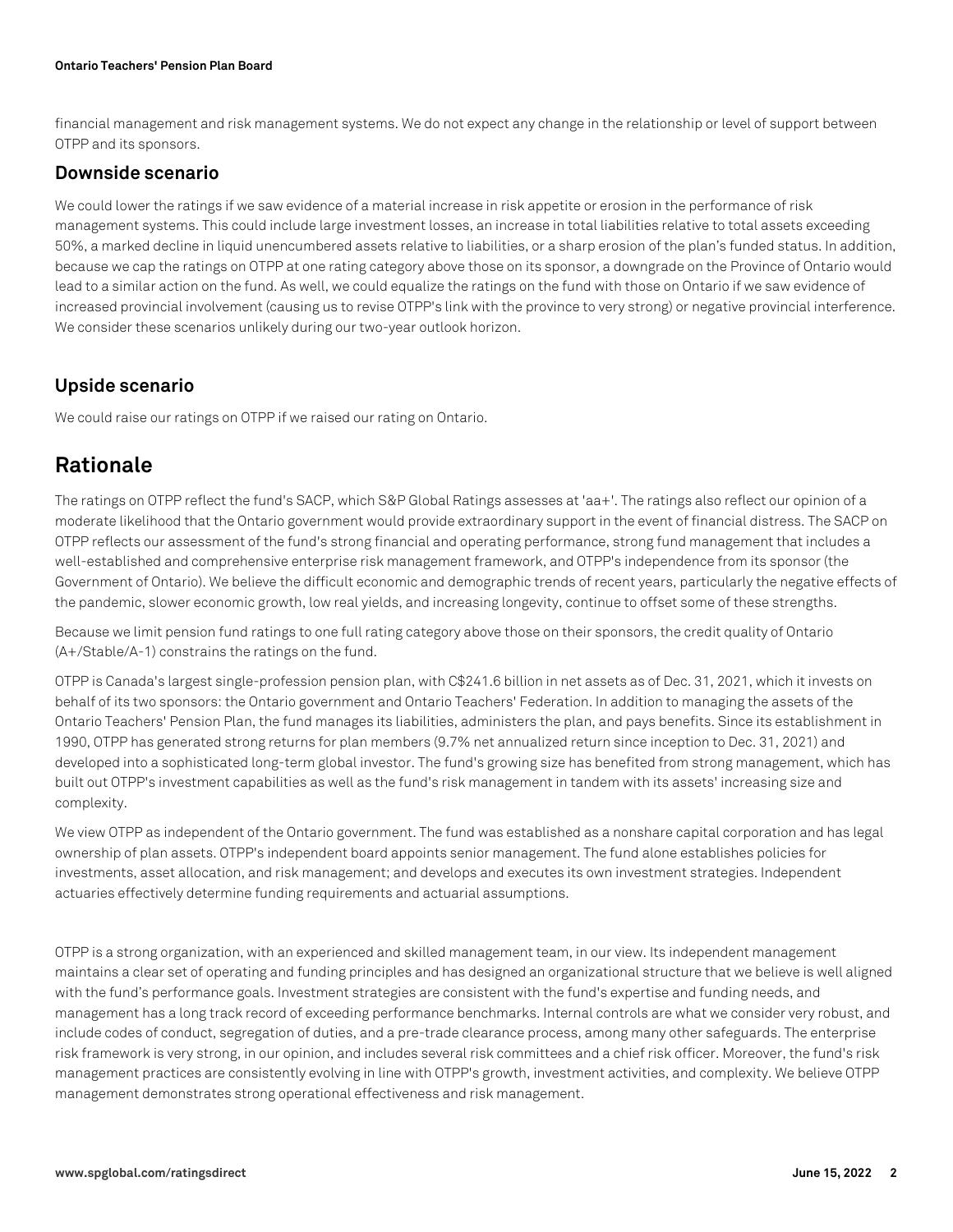#### **Ontario Teachers' Pension Plan Board**

The fund's operating and financial performances are strong, in our opinion. Despite the ongoing pandemic and continued economic uncertainty, OTPP generated an 11.1% net return in 2021, higher than its 4.5% discount rate. This was higher than its 8.8% benchmark return and the 8.6% net return recorded a year earlier. Private equities and natural resources posted notably strong positive returns in 2021; however, bonds and real rate products had negative returns of 9.4% and 1.4%, respectively. The fund is mature and made net payments of \$3.6 billion in 2021; however, owing to investment returns, net assets continued to increase. Also in 2021, OTPP remained fully funded, while maintaining a conservative discount rate. The fund's total liabilities as a percent of total assets increased to about 26% in 2021 from about 21% in the previous year. Along with other pension funds, OTPP continues to face difficult demographic and economic trends. Long-term real interest rates have been low for several years, which has inflated the net present value of future long-term benefit obligations. Life expectancy has risen in the past decade, also increasing the net present value of benefit obligations. Furthermore, the fund is a mature plan whose payouts exceed contributions and the ratio of active-toretired members is 1.2 to 1.

#### **Ontario Teachers' Pension Plan Board -- Selected Ratios**

|                                                                            | 2021       | 2020       | 2019        | 2018     | 2017       |
|----------------------------------------------------------------------------|------------|------------|-------------|----------|------------|
| UAAL (mil. C\$)*                                                           | (15,900)   | (36,089)   | (17, 257)   | (1, 169) | (14, 844)  |
| UAAL ratio (%)*                                                            | 94%        | 86%        | 92%         | 99%      | 93%        |
| Return on net investments (%)                                              | 11.3%      | 8.8%       | 10.8%       | 2.8%     | 9.9%       |
| Return on assets (%)                                                       | 7.3%       | 5.2%       | 6.2%        | 0.6%     | 5.3%       |
| Return on net assets (%)                                                   | 9.2%       | 6.7%       | 8.5%        | 0.9%     | 7.9%       |
| Total margin (%)                                                           | 72.5%      | 65.1%      | 69.6%       | 19.5%    | 68.3%      |
| Pension benefit expense delivery<br>efficiency (%)                         | 89.4%      | 90.4%      | 90.3%       | 90.8%    | 91.9%      |
| Pension benefit expense (% of<br>Ontario's adjusted operating<br>revenues) | 1.1%       | 1.0%       | 1.0%        | 1.0%     | 1.1%       |
| UAAL* (% of sponsor's budget**)                                            | (1,064.51) | (2,433.36) | (1, 177.13) | (81.62)  | (1,054.90) |
| UAAL* per capita (C\$)**                                                   | 12.0%      | 15.2%      | 13.8%       | 37.7%    | 16.6%      |
| Benefit contributions (% of total<br>revenues)                             | 5.9%       | 7.5%       | 6.8%        | 18.7%    | 8.2%       |

\*Based on S&P Global Ratings' calculations. \*\*Based on Ontario forecast for 2021. UAAL--Unfunded actuarial accrued

liability.

In accordance with our government-related entity criteria, we view the likelihood of the fund receiving extraordinary government support as moderate, based on our assessment of the strong link with the province, which the government's joint stewardship of the plan and the provisions under the fund's enabling statute demonstrate. We believe OTPP's role is of limited importance to the government because it is a not-for-profit entity that could be replaced by another one without compromising the government's relationship with teachers, in our opinion. In addition, the fund's mandate is to provide pensions to a single profession and is one of many pension plans receiving money from the government.

We continue to rate OTPP above the province, based on our belief that the fund SACP is stronger than that of the province. We believe the government's willingness and ability to impair OTPP's creditworthiness in periods of stress is limited. Moreover, we believe the fund could effectively mitigate negative government intervention through its independence, effective governance structure, and legal ownership of plan assets. In addition, we believe OTPP's significant financial assets would be sufficient to allow the fund to meet its benefit obligations and debt service payments during periods of stress, including a Province of Ontario default.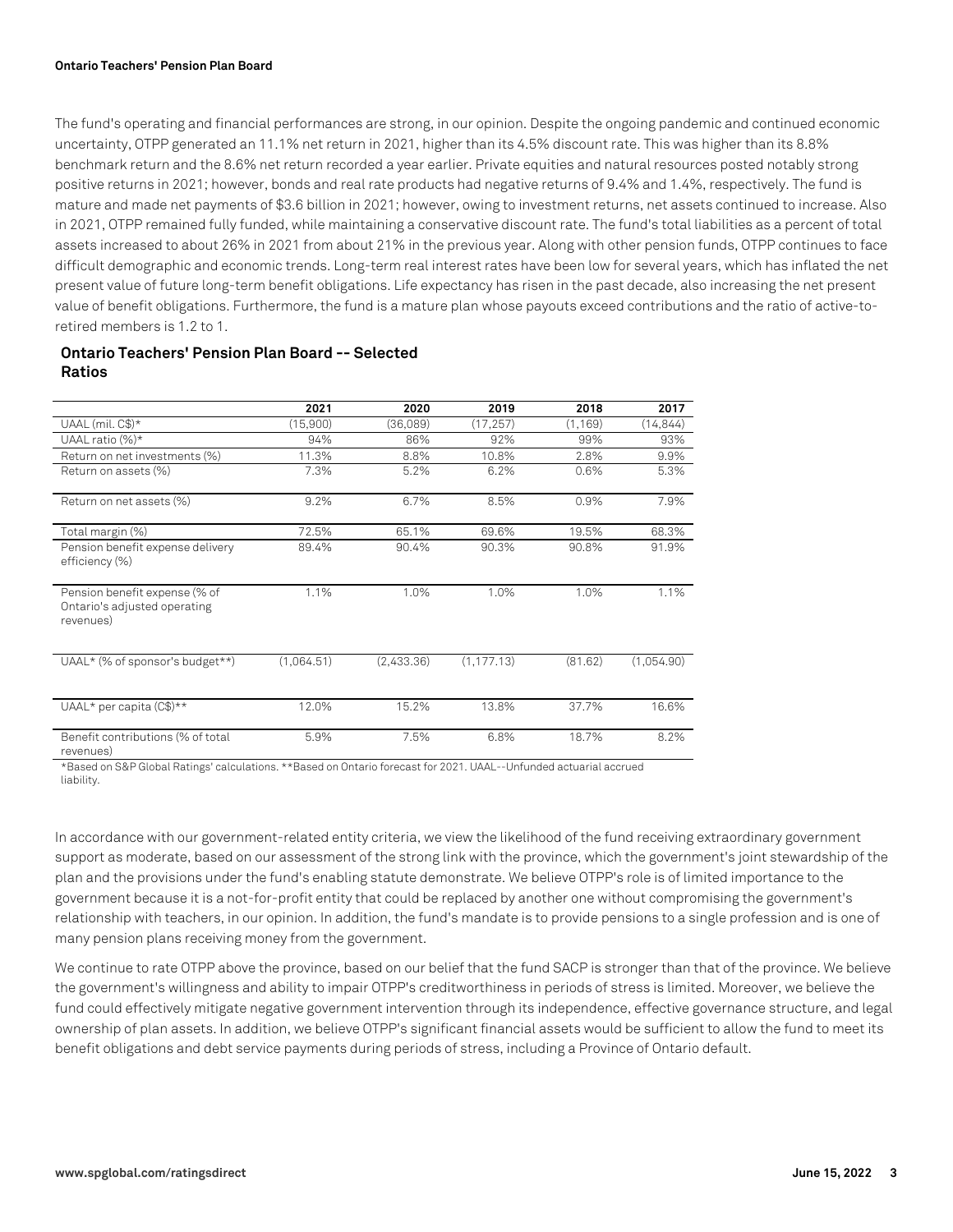Because OTPP unconditionally and irrevocably guarantees Ontario Teachers' Finance Trust's senior unsecured debt and commercial paper (CP) programs, we equalize the ratings on the debt and the programs with those on OTPP. In 2021, OTPP had about \$2.5 billion in CP and \$23.4 billion in term debt outstanding.

We have used our "Principles Of Credit Ratings" in conjunction with "USPF Criteria: Public Pension Funds" and "Rating Government-Related Entities: Methodology And Assumptions" as our criteria foundation for our analysis of OTPP's stand-alone creditworthiness. We believe there is sufficient similarity between U.S. and Canadian pension systems such that the U.S. pension fund criteria are an appropriate methodology for evaluating Canadian public pension funds' credit quality. We also use our "Methodology For Linking Long-Term And Short-Term Ratings" criteria as a basis to provide short-term ratings on the fund.

#### **Liquidity**

OTPP benefits from robust liquidity, in our view. The fund has a policy of maintaining a portfolio of highly liquid assets, including Canadian and U.S government bonds. It tracks its liquidity position daily and monitors liquidity via coverage ratios and stress testing. The fund held C\$86.9 billion in level 1 fixed income assets and C\$24.6 billion in level 1 equity at the end of 2021. According to OTPP's calculations, it held C\$79 billion of available liquid assets to support fund liquidity as of Dec. 31, 2021. This well exceeds the total guaranteed debt outstanding of C\$25.9 billion at year-end.

## **Related Criteria**

- General Criteria: Group Rating Methodology, July 1, 2019
- General Criteria: Methodology For Linking Long-Term And Short-Term Ratings, April 7, 2017
- General Criteria: Guarantee Criteria, Oct. 21, 2016
- General Criteria: Rating Government-Related Entities: Methodology And Assumptions, March 25, 2015
- General Criteria: Principles Of Credit Ratings, Feb. 16, 2011
- Criteria | Governments | U.S. Public Finance: Public Pension Funds, June 27, 2007
- Environmental, Social, And Governance Principles In Credit Ratings, Oct. 10, 2021

### **Related Research**

- Province of Ontario, April 11, 2022
- S&P Global Ratings Definitions, Nov. 9, 2021

#### **Ratings Detail (as of June 15, 2022)\***

| <b>Ontario Teachers' Pension Plan Board</b> |                   |
|---------------------------------------------|-------------------|
| <b>Issuer Credit Rating</b>                 | $AA+/Stable/A-1+$ |
| <b>Issuer Credit Ratings History</b>        |                   |
| 17-Jun-2016                                 | $AA+/Stable/A-1+$ |
| 17-Nov-2015                                 | AA+/Stable/--     |

\*Unless otherwise noted, all ratings in this report are global scale ratings. S&P Global Ratings credit ratings on the global scale are comparable across countries. S&P Global Ratings credit ratings on a national scale are relative to obligors or obligations within that specific country. Issue and debt ratings could include debt guaranteed by another entity, and rated debt that an entity guarantees.